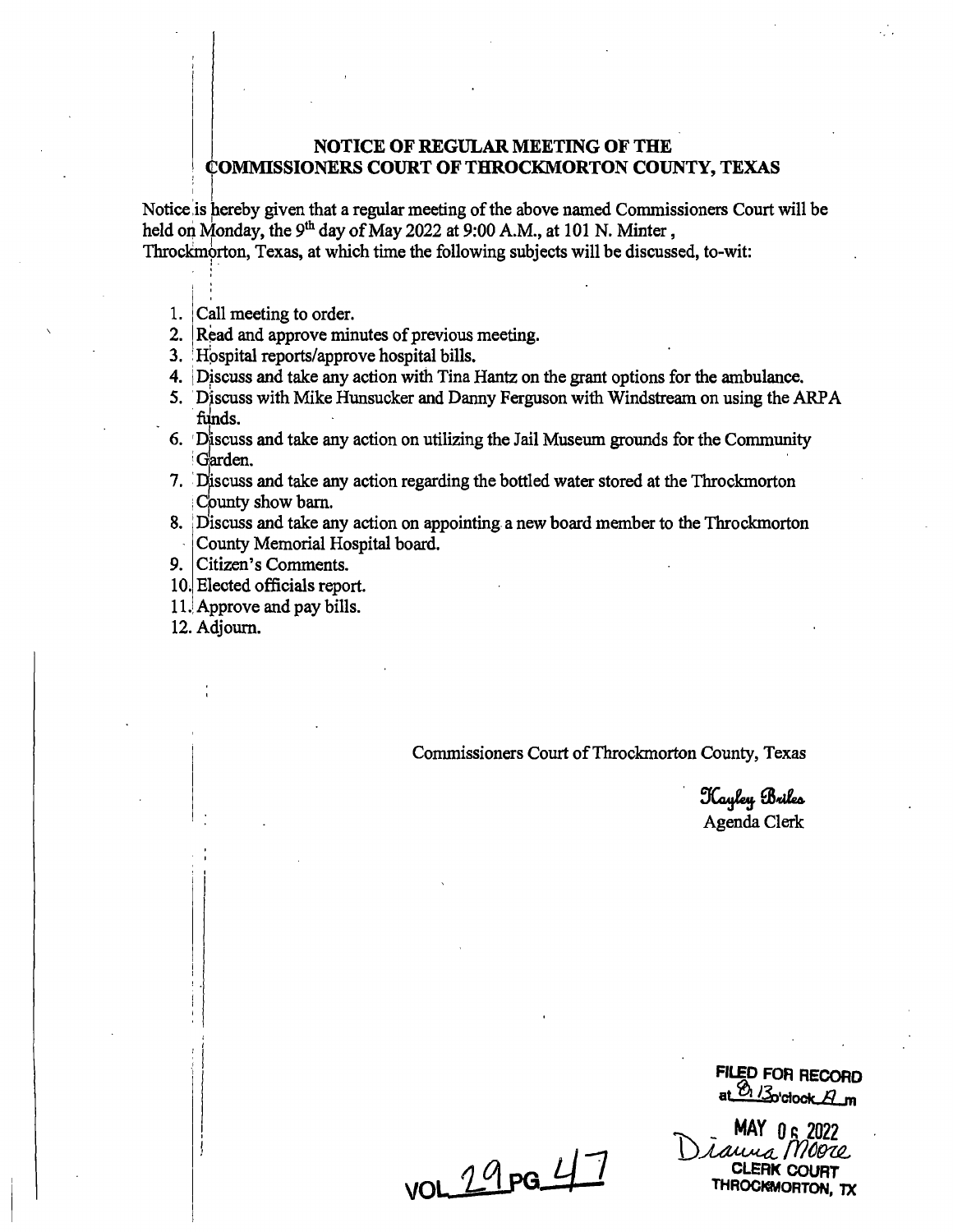## COMMISSIONER'S COURT

## Regular Meeting

Throckmorton County Commissioners' Court met in Regular Session on Tuesday the 9th day of May, 2022, at 9:bo A.M., at 105 North Minter, Throckmorton, Texas, with the following members present:

Present: Trey Carrington, County Judge, Casey Wells, Commissioner Pct #1, Kasey Hibbitts, Commissidner Pct #2, Greg Brockman, Commissioner Pct#3, Klay Mitchell, Commissioner Pct#4, Dianna Moore, County Clerk, Brenda Rankin, County Treasurer, Bobby Thompson, Caleb Hodges, Billy Boyd, Tina Hantz, Susan Leal, Kinsi Voss, Karla Benson, Kelby Hodges, Terry and Shirley Gober, and Doc Wigington.

- 1. Trey Carrington called meeting to order at 9:02 A.M. and welcomed guest.
- 2. Dianna Moore read the minutes from the previous meeting. Kasey Hibbitts made the motion with Klay Mitchell seconding to approve the minutes. Motion carried 5-0.
- 3. No action.
- 4. No action.
- 5. 'No action.
- 6. Trey Carrington made the motion with Klay Mitchell seconding to sign an agreement with Throckmorton Ground Breaking for the use of the lots at the old Jail and to give the County Judge the authority to sign the agreement. The County Attorney Pro Tem, Kris Fouts will draw up the agreement. Motion carried 5-0.
- 7. Casey Wells made the motion with Greg Brockman seconding to check with the food pantry about giving them the water that is stored at the county show barn. Motion carried 5-0.
- 8. Klay Mitchell made the motion with Casey Wells seconding to appoint Mike Clark as TCMH iBoard Member. Motion carried 5-0.
- 9. !citizen's Comments: Caleb Hodges reported that they are still in the planning stages for Pioneer Day that will be held on June 11, 2022 and that it will start around 8:30 that morning with a pancake breakfast and the day will end around 7 or 8 that evening. They are trying to promote the businesses downtown and there will only be local vendors. Caleb also stated that the golf course is coming along and starting May 28<sup>th</sup>, they will hold golf tournaments and 6 scheduled so far. Tina Hantz with EMS stated that the EMS will stay with the analog for EMS 'radios.
- 10. Elected Officials Report: Brenda Rankin stated that she is staying with her current software. Bobby Thompson stated that he needs a new laptop and is taking \$1000 out of his tech fund